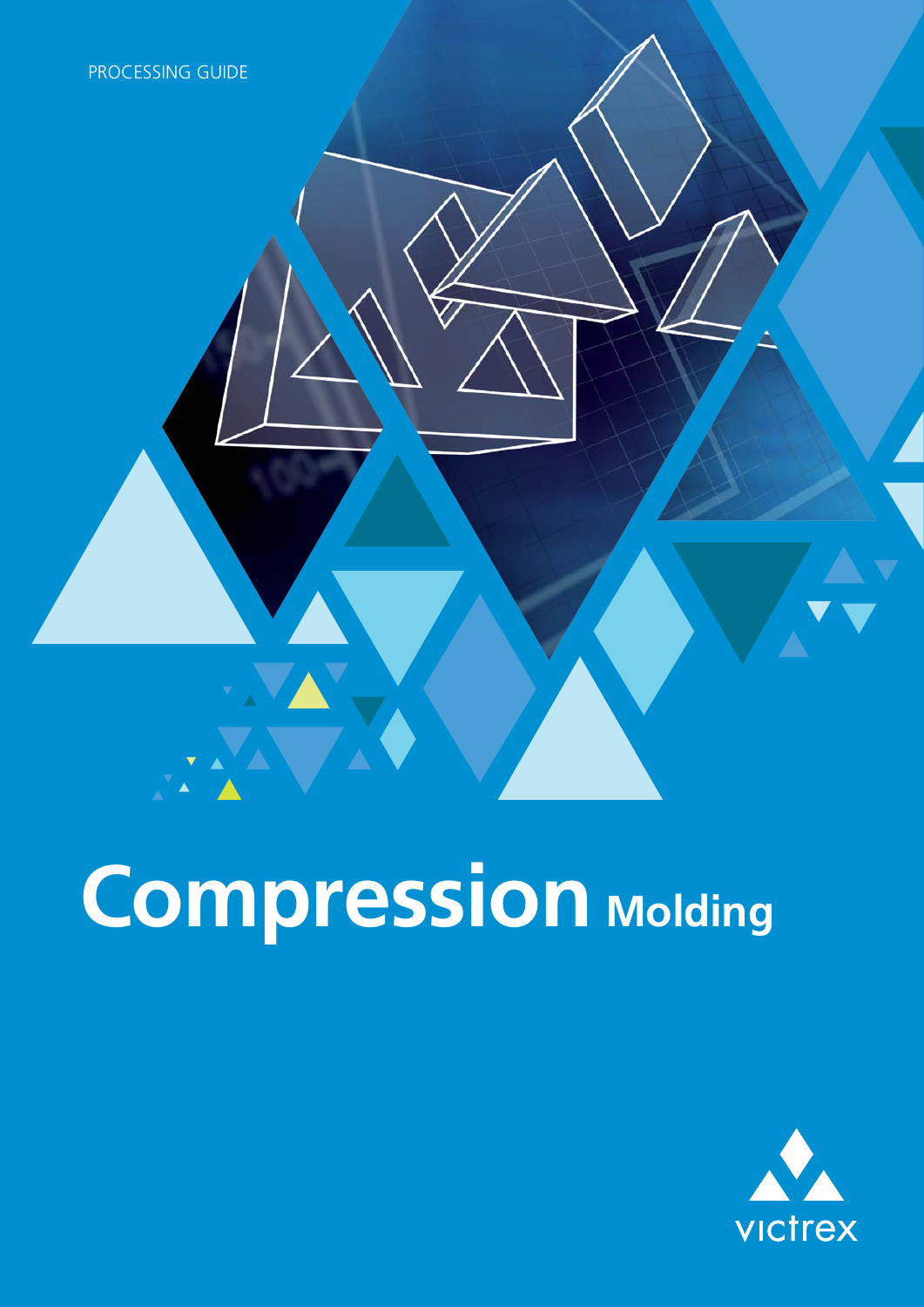#### Table of Contents

| Introduction                          |   |
|---------------------------------------|---|
| Requirements of Equipment and Tooling | 2 |
| <b>7-step Moulding Process</b>        |   |
| <b>Component Properties</b>           | 3 |
| Troubleshooting                       |   |

In today's competitive world, you want more from an advanced materials supplier than simply materials. Getting the most from high-performance polymers means considering component design hand-inhand with material selection and optimised processing. This is the key to maximising an application's value in-use and achieving high manufacturing efficiencies at the lowest possible component cost. With design and material selection decided, processing optimisation becomes critical to drive your product quality and manufacturing yields higher.

With more than 30 years' experience, Victrex Polymer Solutions is uniquely placed to help customers get the very most from polyaryletherketone (PAEK) polymers and products. We offer a wide variety of VICTREX PEEK products that provide exceptional performance over a broad range of temperatures and extreme conditions. Each can be easily processed on standard equipment.

We are able to offer our customers an unrivalled technical capability encompassing design, material selection and processing support for polyaryletherketones. As part of this, we've created this guide to help you optimise your compression moulding processing conditions. In addition, our technical teams located around the world can assist you with prototyping, application development, design and simulation as well as support for metal replacement opportunities.

Our increasing number of Technical Centres have processing equipment to support trials for the full range of VICTREX PEEK products, offer hands-on processing training and extensive materials analysis and characterisation capabilities. We can offer bespoke data generation for specific application programs and our resources are backed up by extensive product and application-based datasets which are continually expanding. We are also involved in a number of industryleading research projects with academic institutions to further extend our knowledge and help us develop more creative solutions with our customers.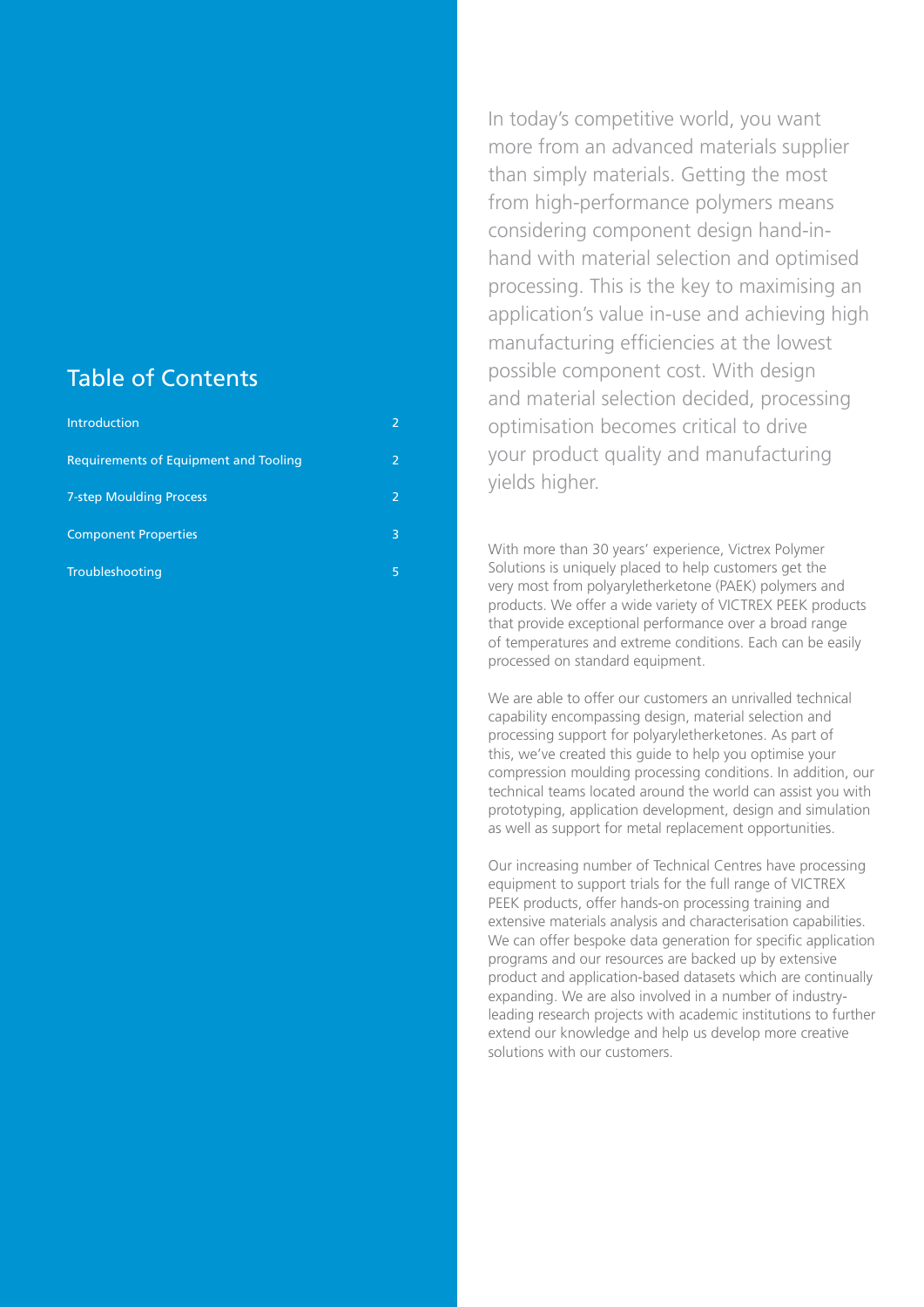







### **VICTREX™ PEEK**

VICTREX™ PEEK polymer, along with its higher-temperature variants, VICTREX HT™ polymer and VICTREX ST™ polymer, is widely regarded as one of the highest performing thermoplastics in the world. Products are available as melt filtered granules, milled fine powders, or compounds containing a variety of functional fillers and reinforcements. They are used in the design and manufacture of high performance applications to replace metals and other materials to improve performance, increase design freedom and reduce system costs.

## **APTIV™ Films VICOTE™**

Victrex APTIV™ film provides all of the properties of VICTREX PEEK polymer in a thin, flexible format. The extensive range of properties which includes thermoformability and excellent acoustic performance makes it the highest performing, most versatile thermoplastic film available. APTIV films are a technology enabler to facilitate reduced system costs and improved product performance whilst providing increased design freedom and ease of processing.

# **Coatings**

VICOTE™ Coatings are a dedicated range of eco-friendly high performance coatings made from VICTREX PEEK polymers. The powder and aqueous dispersions provide high temperature performance, exceptional scratch and wear resistance, high strength and durability. When compared with traditional coatings, these coatings can be considered to improve performance, extend application life, facilitate design freedom and reduce system costs.

### **VICTREX Pipes™**

VICTREX Pipes™ are durable, lightweight pipe and tube extruded from VICTREX PEEK polymer which offer high temperature performance and a unique combination of properties. An excellent alternative to metals and lower performing polymers, VICTREX Pipes provide chemical and corrosion resistance, low permeability, wear abrasion and impact resistance in a polymer-based pipe and tube.

#### **High Temperature Performance**

Excellent high temperature resistance, with continuous use temperatures of 260ºC, which can offer longer life, reliability and increased safety margins in harsh environments.

#### **Mechanical Strength and Dimensional Stability**

Excellent strength, stiffness, long term creep and fatigue properties of Victrex materials allow parts to be designed with reduced weight, greater durability or strength.

#### **Wear Resistance**

In wet or dry abrasive environments, a low coefficient of friction and excellent wear resistance can help maintain part life and integrity.

#### **Chemical Resistance**

Resists corrosion even at elevated temperatures thanks to its ability to withstand a wide range of acids, bases, hydrocarbons and organic solvents.

#### **Hydrolysis Resistance**

Victrex materials have been used successfully to increase component reliability because it does not hydrolyse in water, steam or sea water even at elevated temperatures due to its low moisture absorption and low permeability.

#### **Electrical Performance**

Excellent electrical properties maintained over a wide frequency and temperature range to meet demanding electrical and electronic engineering needs.

#### **Low Smoke and Toxic Gas Emission**

Inherently self extinguishing without the use of additives and has low toxicity of combustion gases.

#### **Purity**

Offers exceptionally low outgassing and extractables for cleaner manufacturing.

#### **Environmentally Friendly**

Fully recyclable, halogen free, RoHS and REACH compliant.

#### **Quality and Supply Security**

All manufacturing is under ISO 9001:2008 registration and EU safety and environmental legislation. Our rigorous attention to detail – we perform over 50 tests on each batch of polymer – assures our customers of product quality and consistency.

As the only vertically-integrated polyketone solutions provider in the world, we have complete control over our key raw material – essential for consistent polymer quality.

Our policy to invest in capacity ahead of demand means that we have an unrivalled capability to assure customers of supply security. Our two independently-operated polymer plants are capable of up to 4,250 tonnes per year. We can also offer fast delivery – typically within 7 days – anywhere in the world through our centralised logistics system and local distribution warehouses.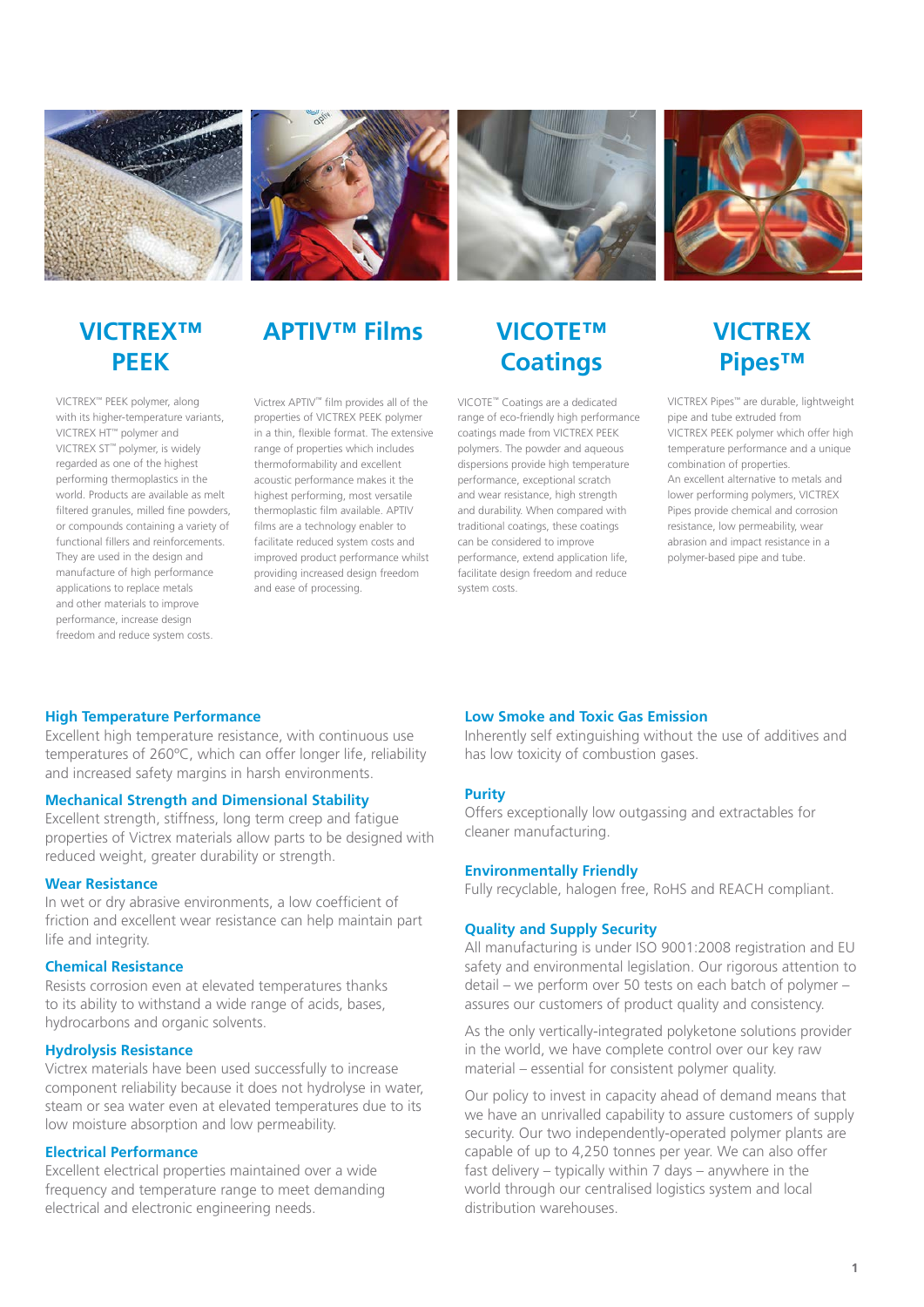#### **INTRODUCTION**

The compression moulding process is a traditional technique which is still very useful and cost effective when dealing with small volume manufacture or large components, for example, large diameter seal rings for oil and gas applications, or shapes for machining prototype parts during the early stages of a project.

Advantages of compression moulding when compared to injection moulding include:

- Low capital investment for equipment and tooling.
- Ability to mould large and thick components (injection moulding is typically limited to thicknesses up to 15mm to 20mm).

The most significant disadvantage of compression moulding is low productivity. For thermoplastics such as VICTREX PEEK, VICTREX HT and VICTREX ST the cycle time is typically several hours or longer.

#### **REQUIREMENTS FOR EQUIPMENT AND TOOLING**

The hydraulic press should be capable of delivering sufficient pressure for void-free mouldings; typically 350bar pressure is required within the mould cavity during the packing stage. The hydraulic press should be fitted with two heated platens, capable of heating the tool up to 400ºC for PEEK or HT and up to 450ºC for ST.

It is recommended to fit an independently controlled heater band around the tool to ensure there are no cold spots during moulding; this is particularly recommended for longer tools. Typically the tools are more than double the length of the finished mouldings so it is necessary to ensure that the press has sufficient daylight (the gap between platens) to accommodate the tooling.

Mould tooling should be made from high temperature corrosion resistant metals (e.g. H13) with Rockwell hardness above 50HRc, which is to be maintained after many heating / cooling cycles up to 400ºC (or 450°C in the case of ST). Care must be taken when designing the tool to ensure that the steel is thick enough to withstand the high pressures applied during processing without risk of fracture.

The majority of compression mouldings are thick walled and as such require high pressures to be maintained during the cooling cycle. In order to maintain high pressures at melt temperature over prolonged periods of time it is recommended to operate with tight tolerance seals to avoid excessive melt flow between moving parts. The clearance between seal ring and sliding parts should be under 50µm.

For ease of ejection a mould release agent is recommended. This should be stable to temperatures in excess of the maximum temperature reached during the processing cycle.

#### **7-STEP MOULDING PROCESS**

- **1.** Clean all components thoroughly and assemble the mould. Internal surfaces must be spotlessly clean to avoid the formation of black specks in the moulding. Victrex fine powders need to be dried prior to moulding; PEEK 450PF and HT P45PF should be dried at 150ºC for 3 hours while ST P45PF should be dried at 180°C for 3 hours. During drying and at all stages of the process it is essential to ensure that Victrex materials are kept clean and free from any cross contamination.
- **2.** Coat all melt contacting surfaces with mould release and allow to dry.
- **3.** Filling and packing the tool:

 The required quantity of powder needed to manufacture a component can be approximated by: Powder weight = part volume  $\times$  density  $\times$  102%.

 Fill tool with powder, place the seal ring on top and apply high pressure (350 bar cavity pressure) to pack the powder. Add more powder and re-pack until mould is filled with required quantity of powder.

- **4.** Set the heaters for platens and mould to the required temperature (typically 400°C for PEEK 450PF or HT P45PF and 420°C for ST P45PF) and heat as quickly as possible, whilst applying a low cavity pressure ( $\approx$  20bar).
- **5.** Once the system reaches the set temperature, it should be held at constant temperature and pressure for a time (dependent on moulding size) to establish homogeneity within the melt.
- **6.** Apply high pressure, switch off the heating and allow the system to cool down naturally to room temperature.
- **7.** Ejection: Open the tool and take out the PAEK moulding.

A typical temperature-pressure profile for PEEK 450PF is shown in Figure 1; specifics may vary depending on tool and component design.

#### **Figure 1: Pressure and temperature profiles of a typical compression moulding process for PEEK 450PF as a function of time.**

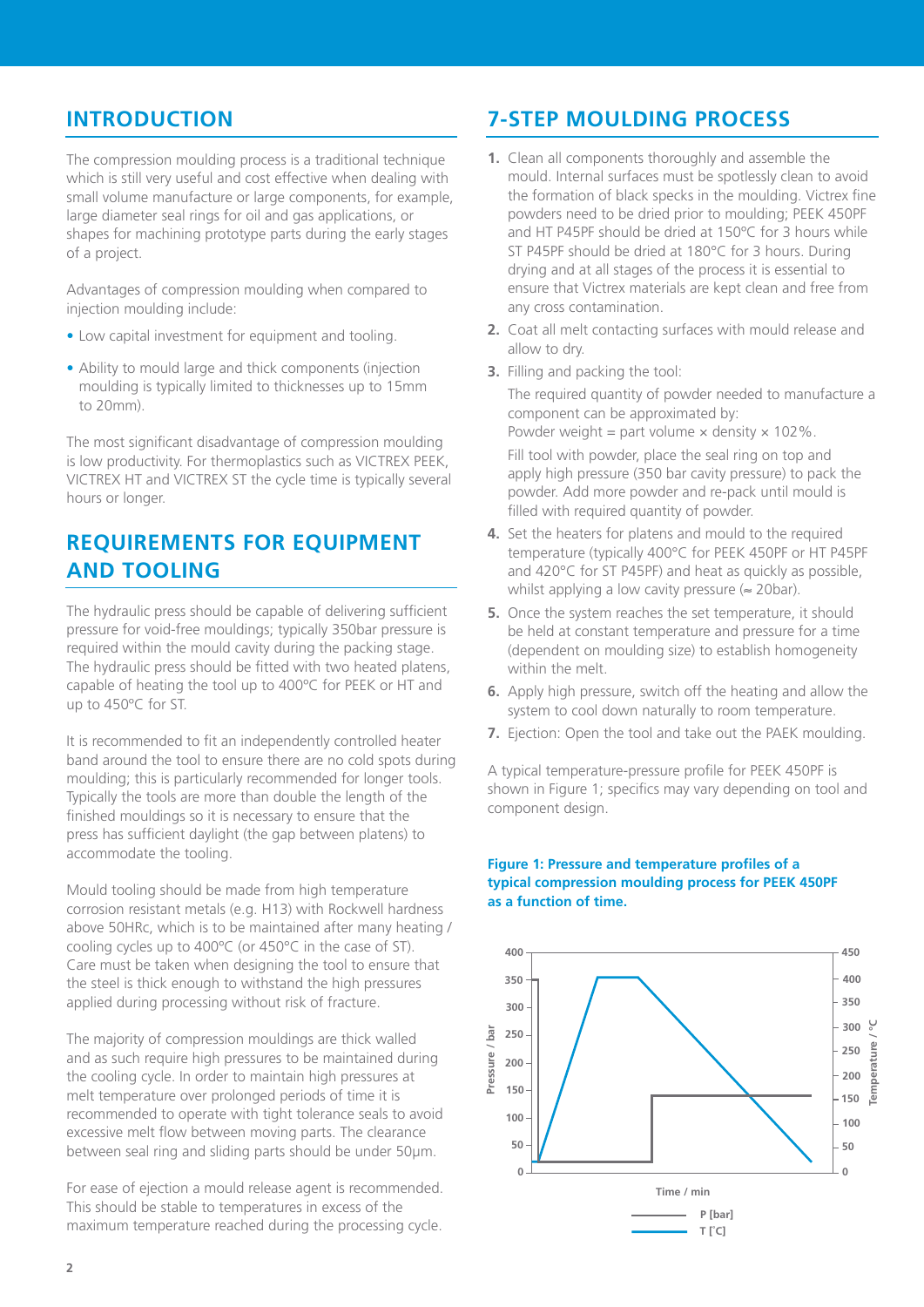

#### **COMPONENT PROPERTIES**

The compression moulding process allows much slower cooling than the injection moulding process; consequently, the bulk of material will reach higher levels of crystallinity in a compression moulding ( $\approx$  35%) in comparison with injection mouldings ( $\sim$  20% - 30%). This will have an impact on the mechanical properties of Victrex materials.

#### **Figure 2: Typical crystallinity of PEEK 450G injection moulded components in comparison to PEEK 450PF compression moulded components.**



Samples machined from compression moulded unfilled PEEK have higher strength and stiffness than injection moulded samples; tensile properties are similarly increased.

#### **Figure 3: Typical flexural properties of compression moulded components in comparison with injection moulded components.**



Clean tools must be carefully filled with the correct amount of VICTREX PAEK powder.

The best component performance is obtained by using Victrex fine powder grades. The lack of shear forces in the compression moulding process means it is less suited for moulding granules; the resulting parts have grain boundaries between compressed pellets which will reduce mechanical performance in a similar way to weld lines. In addition, it is more difficult to achieve an equivalently high packing density in the tool which may result in voids throughout the part.





Flexural testing may be carried out to monitor the quality of compression moulded parts.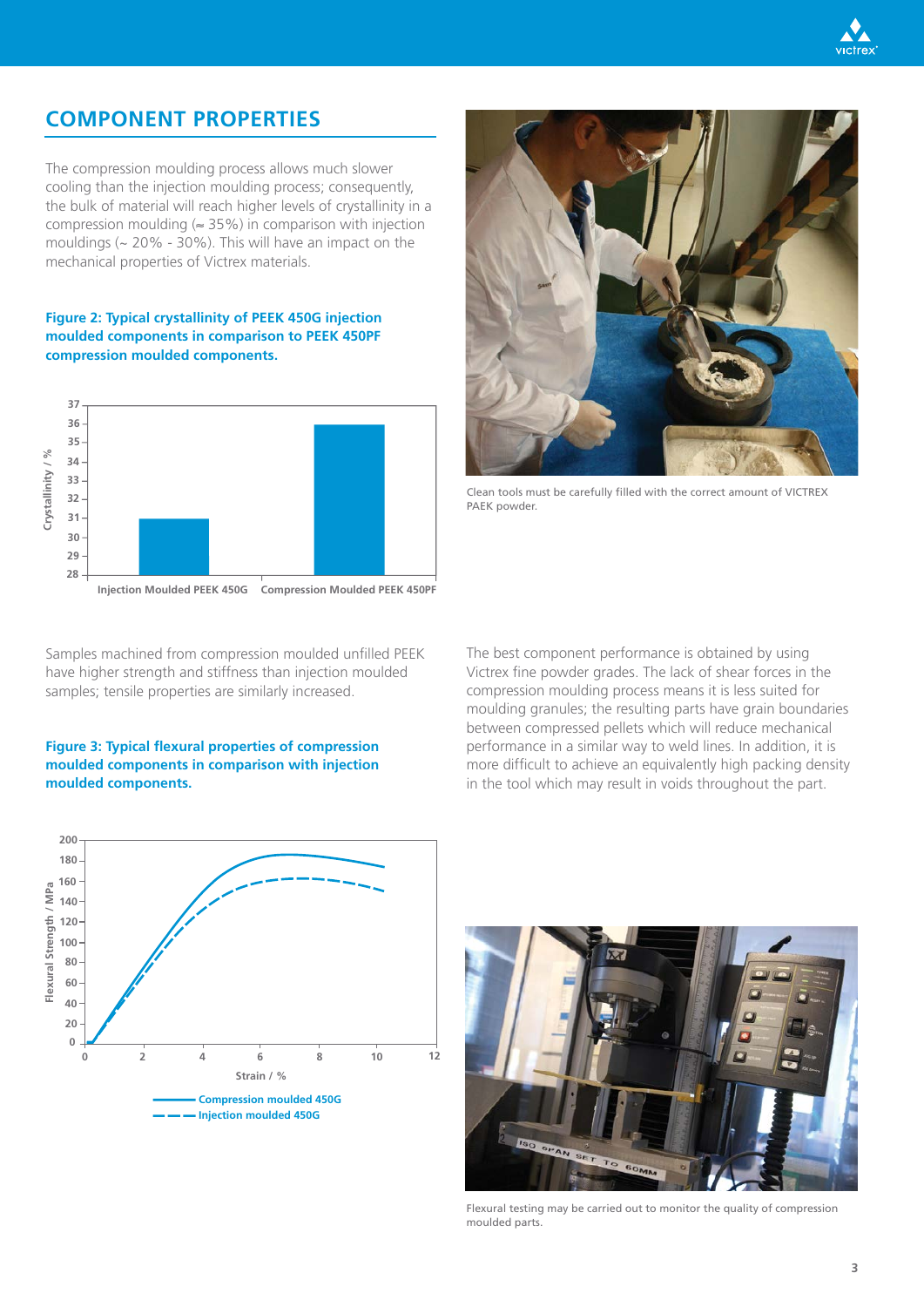Similarly, when using fibre reinforced granules for compression moulding, the lack of shear forces will again lead to weld line type boundaries between pellets; mechanical performance would typically be lower than that of unfilled injection moulded components. Furthermore, cracking of components between grain boundaries is frequently noticed. The recommended route to moulding reinforced components is to make a blend of PAEK fine powder with milled fibres, as experience has demonstrated that components with excellent mechanical properties can be obtained with this technique.

Samples machined from compression moulded fibre reinforced granules showed significantly lower flexural strength and stiffness than injection moulded test pieces of the same grade, as shown in Figure 4 (tensile behaviour would behave in a similar fashion). However, compression mouldings made from a powder blend of PEEK 450PF and milled fibres showed significantly improved properties, similar to those expected from extruded stock shape.

#### **Figure 4: Flexural properties of compression moulded and injection moulded 450CA30 granules in comparison with those of a milled fibre/powder blend.**



The best component performance is obtained when using Victrex fine powder grades.



Obviously the strength is still lower than injection moulded samples, this is due to fibre orientation effects. Injection mouldings have high fibre alignment in the flow direction which gives them excellent mechanical properties in the fibre/ flow direction, whereas properties in the across flow direction are significantly reduced. Properties of samples machined from compression mouldings are more isotropic due to the lack of shear in the process.

Great care must be taken when prototyping for a future injection moulded part, the properties of parts machined from compression mouldings may be significantly different, particularly in thin walled parts in which machined fibre-reinforced compression mouldings can be very weak in comparison to injection mouldings.



Secondary operations such as machining can be performed on compression moulded parts as can be seen in this electroplating ring.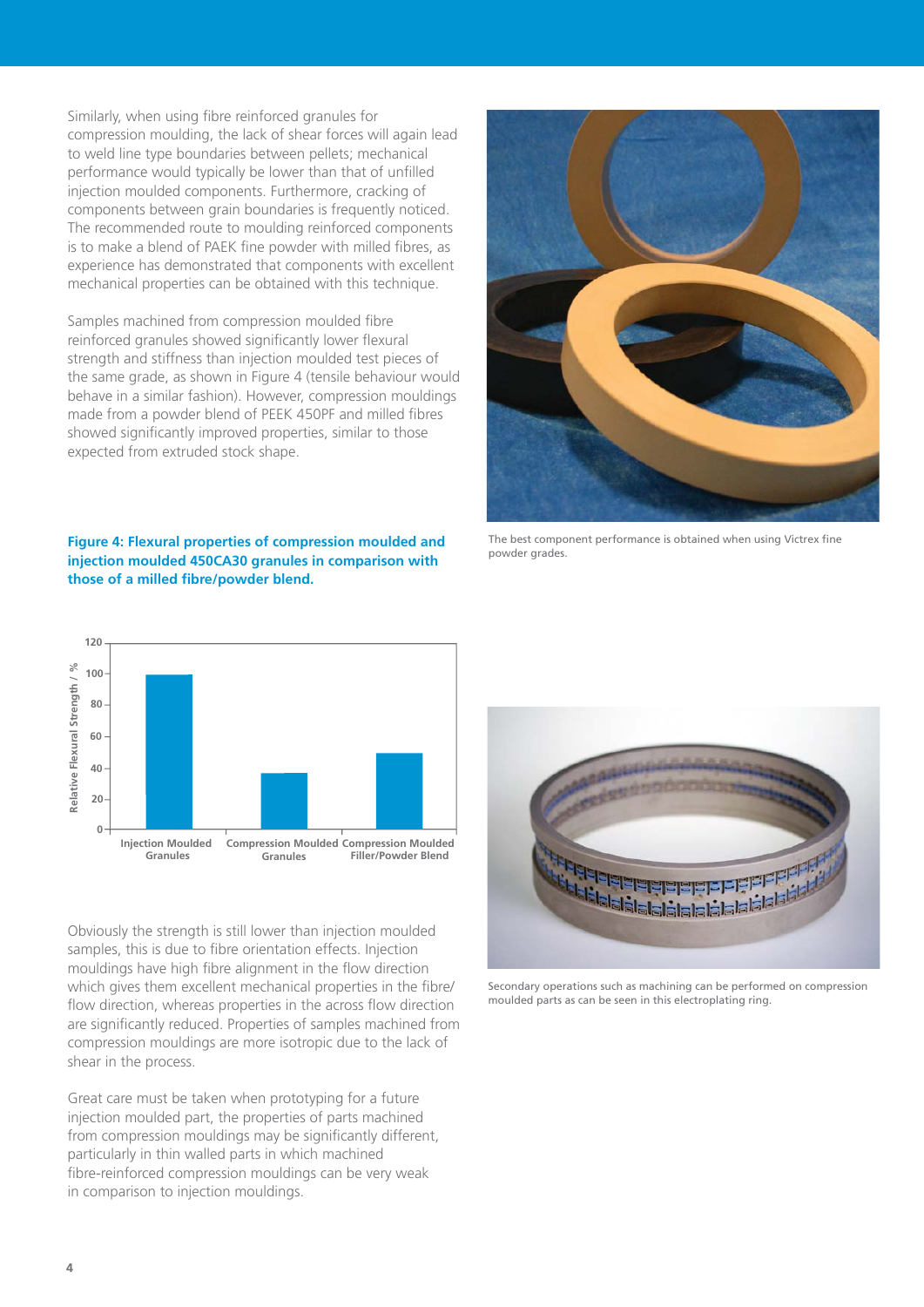

#### **TROUBLESHOOTING**

Historically, the most common processing issues are caused by incorrect process conditions or insufficient cleanliness. The table below shows an overview of frequently encountered defects, their likely cause, and recommendations for their rectification

#### **DEFECTS**

| <b>Voids</b>                                              |                                     |
|-----------------------------------------------------------|-------------------------------------|
| Possible cause                                            | Remedy                              |
| Insufficient pressure<br>during cooling                   | Increase pressure                   |
| Excessive flashing                                        | Check tool sealing                  |
| Cooling too quickly                                       | Reduce cooling speed                |
| Pressure not maintained<br>for the whole cooling<br>cycle | Maintain pressure<br>until ejection |

| <b>Black specks on the surface</b>               |  |  |
|--------------------------------------------------|--|--|
| Remedy                                           |  |  |
| Improve cleaning of<br>tooling (lint free cloth) |  |  |
|                                                  |  |  |

#### **Black specks in the bulk** *Possible cause Remedy* Contamination of Check cleanliness of drying powder oven and other possible sources of contamination

| <b>Black specks with significant discolouration</b> |                                                     |  |
|-----------------------------------------------------|-----------------------------------------------------|--|
| Possible cause                                      | Remedy                                              |  |
| Excessive holding time<br>at high temperature       | Modify process to minimise<br>temperature and times |  |

| <b>Degradation</b>                  |                                                                               |
|-------------------------------------|-------------------------------------------------------------------------------|
| Possible cause                      | Remedy                                                                        |
| <b>Excessive temperature</b>        | Reduce temperature<br>settings, check accuracy of<br>set temperatures         |
| <b>Excessive holding time</b>       | Optimise process                                                              |
| System heating too low              | Consider increasing heater<br>power or adding extra<br>heaters where possible |
| Too much air remaining<br>in cavity | Adjust the initial packing<br>process                                         |
| <b>Unmelted powder</b>              |                                                                               |
| Possible cause                      | Remedy                                                                        |
| Insufficient temperature            | Increase set temperature                                                      |
| Insufficient holding time           | Increase holding time                                                         |
| Unbalanced tool                     | Check for cold spots in tool                                                  |

#### **TECHNICAL SUPPORT**

Victrex Polymer Solutions is uniquely committed to polyaryletherketone products and is well-placed to meet your full range of quality, technical and supply security requirements. In today's competitive environment, working with a leading supplier with advanced technologies and most in-depth and responsive technical services available can be critical for success.

*If you would like more information or assistance, please contact your local Victrex Polymer Solutions representative or visit us at www.victrex.com.*